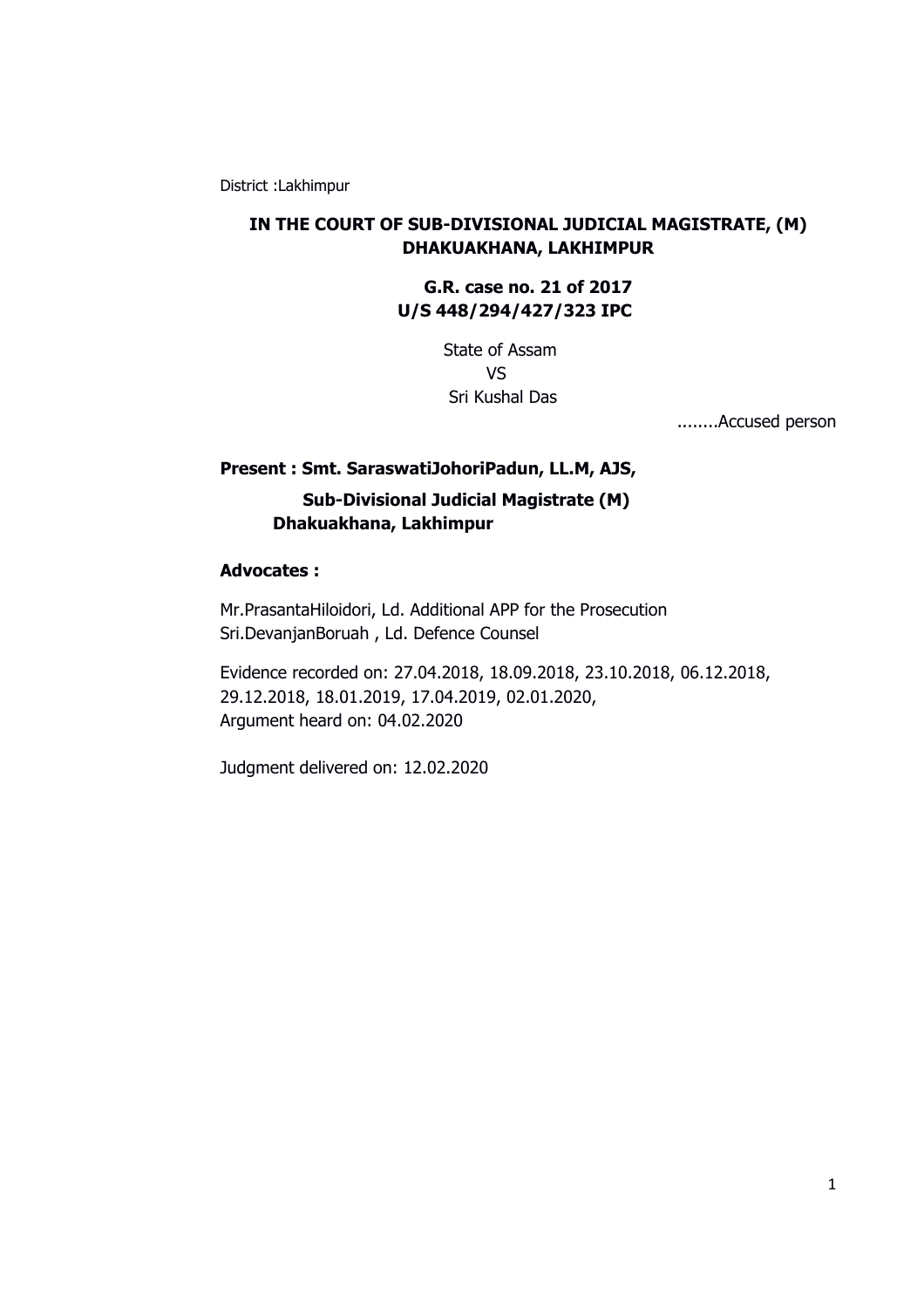#### **JUDGMENT**

- 1. The prosecution case arose from an ejahar lodged by one Sri Ganak Das of village Kachugaon under Dhakuakhana P.S at Lakhimpur District alleging that on 15.01.2017 at about 9:00 PM at night the accused persons broke his bamboo fencing and verbally abused them with obscene language and after forcefully entering into his house physically assaulted him, his mother and father with a sharp weapon. As a result they sustained injury on their body. The accused also threatened to kill them. Hence this case.
- 2. In connection with the aforesaid incident, the informant lodged an ejahar at Dhakuakhana P.S. On receipt of the FIR, the police registered Dhakuakhana P.S case 12/2017 U/S 448/294/427/324/307 IPC and conducted investigation into the matter. On completion of investigation, the police laid charge sheet against the accused persons u/s 448/294/427/323 IPC.
- 3. In due course the accused persons entered their appearance in response to the process issued. Copies of relevant documents were furnished to the accused in accordance with Sec. 207 CrPC. On particulars of offence u/s 448/294/427/323 IPC being explained to the accused person he pleaded not guilty and claimed to be tried.
- 4. The prosecution side examined as many as eleven witnesses including the victim I.O. and the M.O. The statement of accused U/S 313(1)(b) Cr.P.C was recorded. His plea is of total denial. But he refused to adduce evidence in defence. Hence the defence evidence was closed.

## **Points for determinations :**

- 5. The following point is required to be determined in this case:
	- I. Whether the accused person Sri Kushal Das on 15.01.2017 at about 9:00 P.M. criminally trespassed into the house of informant Sri Ganak Das to annoy him and to physically assault him and thereby committed an offence punishable U/S 448 IPC ?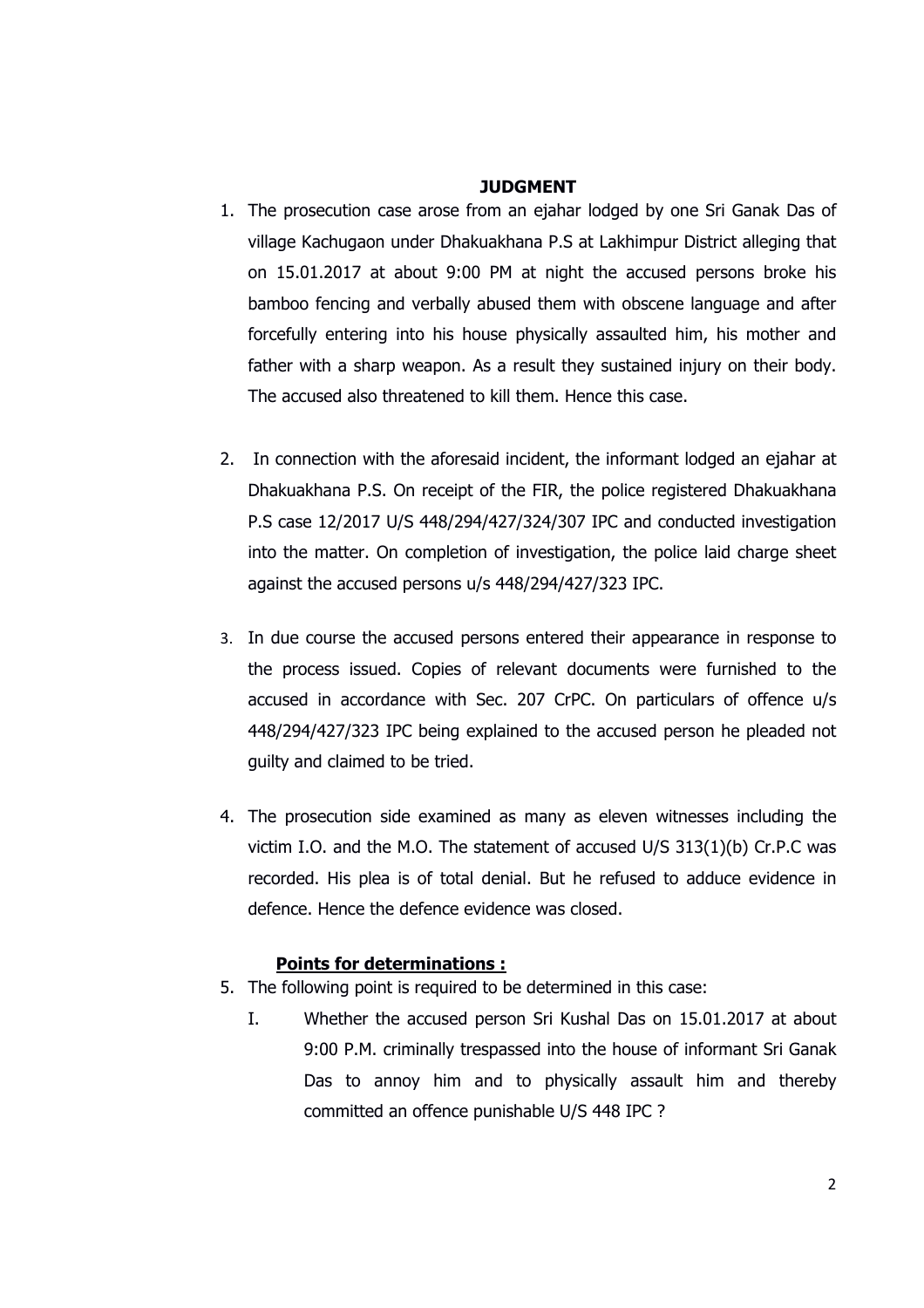- II. Whether the accused person Sri Kushal Das on the same day time and place verbally abuse the informant and his family members with obscene language and thereby committed an offence punishable U/S 294 IPC ?
- III. Whether the accused person on the same day time and place committed criminal mischief by causing wrongful loss to the informant of the valued more than Rs.50/- by breaking his bamboo fencing and thereby committed an offence punishable U/S 427 IPC ?
- Bhibhi Das thereby committed an offence punishable U/S 323 IPC ? IV. Whether the accused person on the same day time and place voluntarily caused her to SmtBhagita Das, Sri Ganak Das and Sri

#### **Discussion, Decisions and reason thereof**:

- 6. I have gone through the evidence on record and heard the arguments of learned counsels on both sides and I shall now discuss and decide the points formulated.
- 7. PW-1 Sri Ganak Das in his evidence stated that he is the informant of this case. He knows the accused person who is a resident of his village. PW-1 stated that the incident took place on 15.01.2017 at 9:00 PM at his house located at KachuGaon. PW-1 stated that at the time of the incident the accused person hurled abuses to him using obscene language and the accused also attacked him, his father and his mother with a sharp weapon. PW-1 further stated that he sustained cut injuries on his finger, head and on his wrist and his father also sustained cut injuries on his left eye and optical region of the head. PW-1 stated that his mother sustained cut injuries on her left hand and head. PW-1 further stated that on hearing hue and cry, the villagers came to his house and the accused fled away. PW-1 stated that at the time of the incident as there was little light, he could identify the accused person. He also stated that prior to this incident during Maghbihuone person tried to entered the premises of HariMandir and he was apprehended by him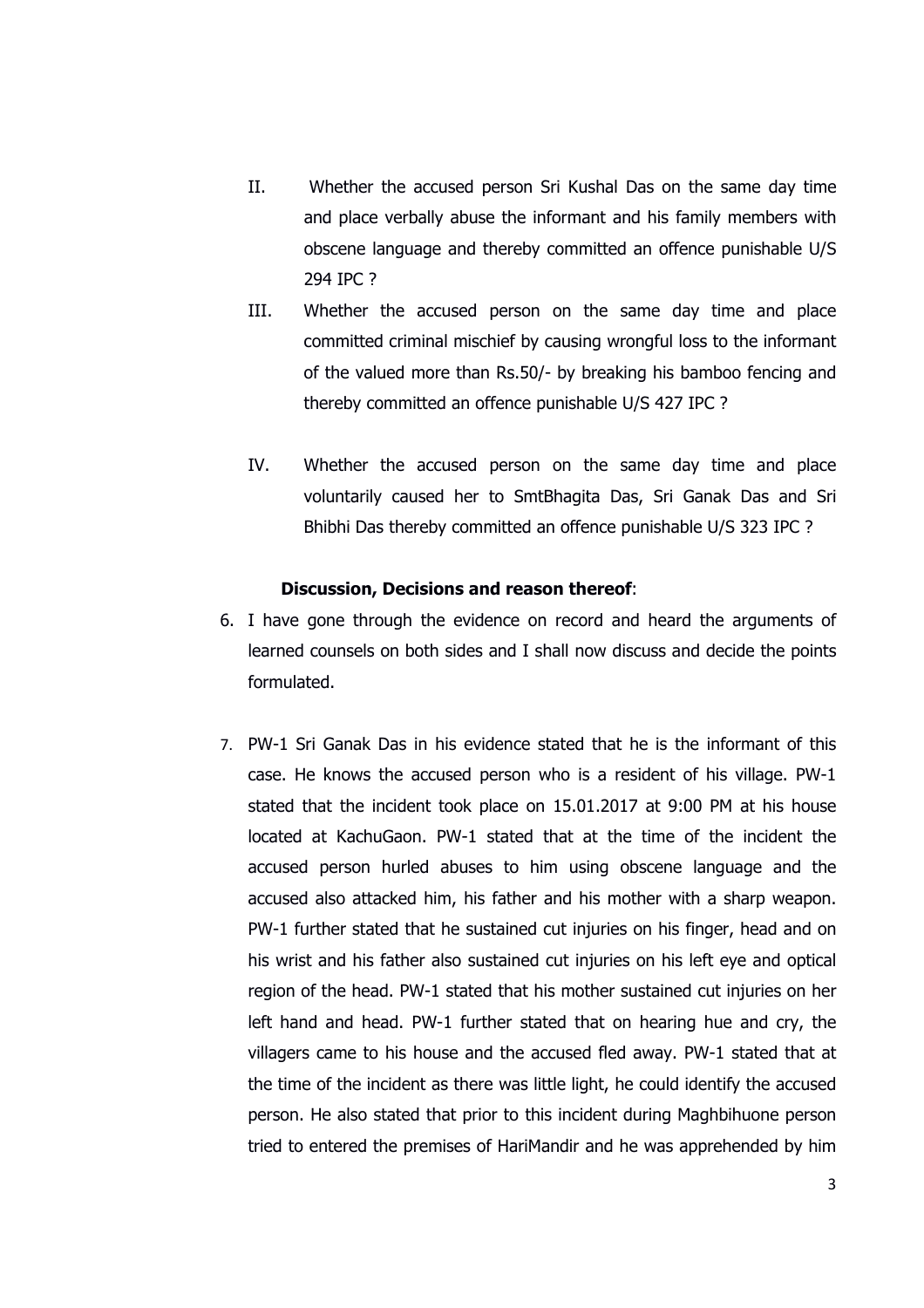and other members of JuvaSangha. They tried the thief in a village meeting. Since then the accused had been threatening him and other persons of the village saying they have no authority to try the thief as they were not O.C. of any police station. PW-1 further stated that the accused has good relation with the thief. After this incident PW-1 lodged ejahar in this case. Ex-1 is the said ejahar and Ext-1(1) is his signature thereon.

During his cross-examination PW-1 stated that he has studied upto class-X and he is a literate person. He stated that Ext-1 was drafted by one Tarani Sri Bolin Das as per his instruction. He denied to the suggestion that he had stated before the police that he was the secretary of KachuGaonUnnayanSamiti. PW-1 stated that the sharp weapon used by the accused person at the time of the incident might have been "Kekuri". He could not see the said weapon properly. He denied to the suggestion that he had stated before the police that just after the incident he caught hold of the accused person, brought him to his courtyard to save himself and his parents. He denied to the suggestion that he physically assaultedthe accused and then lodged this case. PW-1 stated that the police provided medical treatment to him and his parents on 15.01.2017 i.e. on the day of incident itself. His ring finger on his right sustained cut injury on account of assault of the accused person. He denied to the suggestion that at the time of the incident he and his parents caught hold of the accused person and physically assaulted them and then lodged a false case against them. He denied to the suggestion that he did not sustain any injury on his finger as a result of assault of the accused person.

- 8. PW-2 Smt Mina Gogoi Das, PW-3 SmtBhagyawati, PW-4 Sri Biswa Das, PW-5 SmtRina Das and PW-6 SmtAparupa Das have not seen the incident. Hence their evidence is of no aid to the case of the prosecution.
- 9. PW-7 Sri Bhibhi Das in his evidence in chief stated that the informant is his son and the accused person Sri Kushal Das resides in his village. He stated that the incident took place on 15.01.2017 post 10:00 PM at his house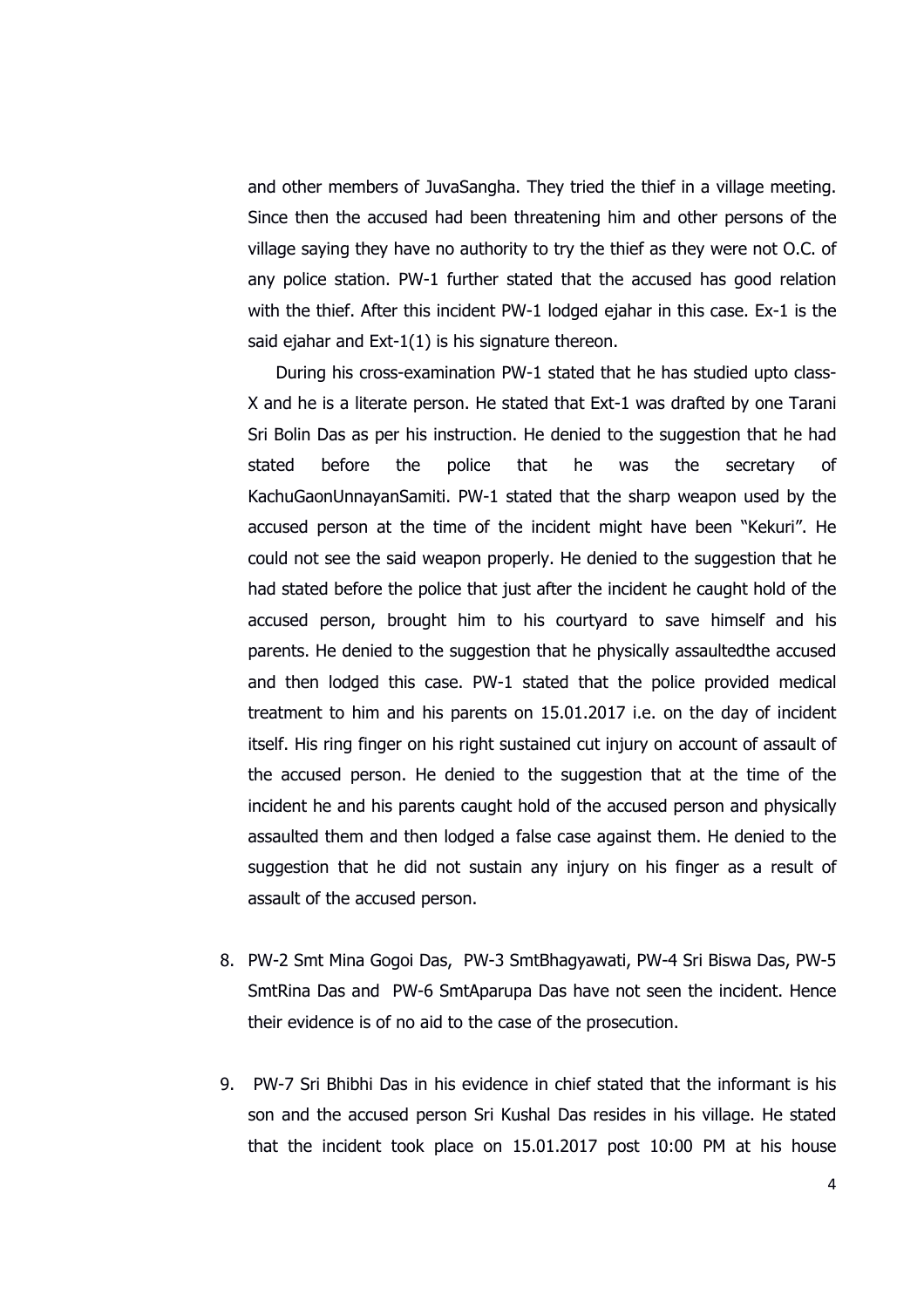located at Kochugaon. PW-7 stated that at the time of the incident Kushalhad entered the compound of his house in a drunken state and raised hue and cry. He asked him to leave his house, and then the accused Kushal gave him a fist blow on his forehead and head. PW-7 stated that the accused also assaulted his wife SmtBhagita Das on her right hand. On hearing hue and cry his son Ganak Das came out of the house and the accused then assaulted him with bamboo fencing on his hand. PW-7 stated that the accused then went away. PW-7 further stated that when the accused was raising hue and cry, many people had gathered near his house. He stated that police provided them with treatment.

During his cross-examination PW-7 stated that his son had filed ejahar on the day of the incident itself. The police provided them with medical treatment on the day of lodging the ejahar. PW-7 stated that he knows that the accused has also lodged a case against the informant, Indra Das and Jun Das. PW-7 denied to the suggestion that at the time of the incident the informant, Indra Das and Jun Das have without any reason assaulted the accused and dragged them to his house. He denied to the suggestion that the accused had not physically assaulted them at the time of the incident and that he had deposed falsely to screen the informant from punishment. He denied to the suggestion that he did not sustain any injury on account of the assault of the accused person.

10. PW-8 SmtBhagita Das in her evidence in chief stated that the informant is her son. She knows the accused Kushal Das who resides in her village. PW-8 stated that she does not remember the date of the incident but the same took place one night at about 9:00 PM on 15 January 2017 at her house located at Kachugaon. PW-8 stated that at the time of the incident she and her family members were having dinner. Just at that time Kushal Das entered her house and physically assaulted her on her back with a bamboo stick. PW-8 stated that accused person then assaulted her husband on his head and shoulder. She also stated that the accused also trampled upon her sick daughter. PW-8 stated that the accused also assaulted the informant on his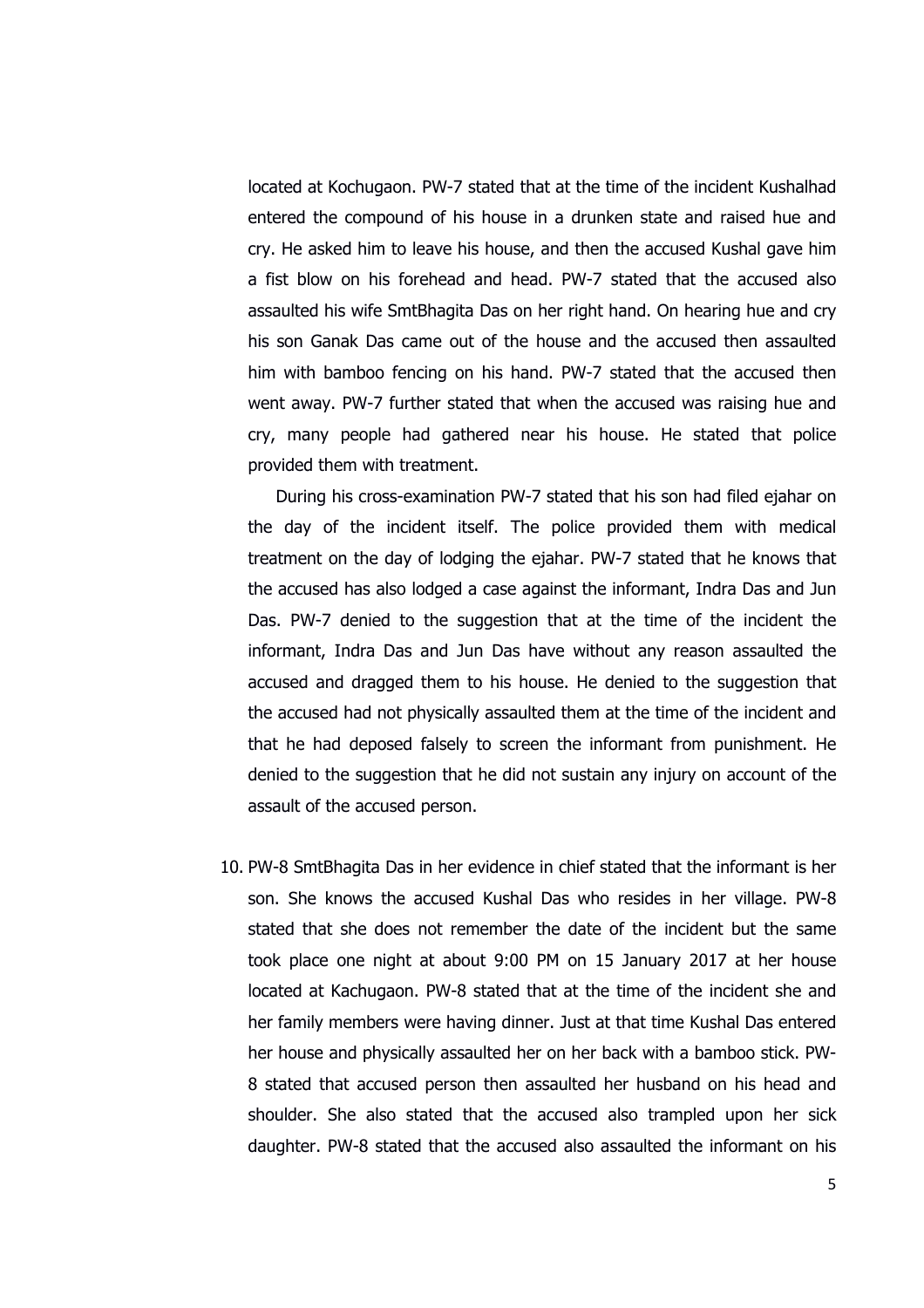hand with a bamboo stick and as a result the informant sustained fracture on his hand. She stated that on hearing hue and cry the villagers came to her house. PW-8 stated that she does not remember the names of the villagers who came to her house at the time of the incident. PW-8 further stated that police provided them with treatment on the next day of the incident.

During her cross-examination she stated that the police interrogated her on the next day of the incident. PW-8 stated that when the police interrogated her, they were already medically examined. She denied to the suggestion that she had stated before the police that at the time of the incident the informant,Prafulla Das and Indra Das asked the accused not to raise hue and cry and they also physically assaulted the accused. PW-8 stated that at the time of the incident her son Ganak Das was not at her house and that he came home on hearing hue and cry of the accused. PW-8 stated that she knows that the accused has also lodged a criminal case against the informant,Prafulla Das and Indra Das. She denied to the suggestion that she had not stated before the police that at the time of the incident the accused had trampled upon her sick daughter. She denied to the suggestion that she had deposed falsely today to screen her son.

11. PW-9 Sri ASI JitenGohain in his evidence in chief that on 15.01.2017 while he was working as ASI at Dhakuakhana the informant lodged Ext.1 and on that basis Dhakuakhana P.S. case 12/17 was entrusted to him for investigation. He recorded the statement of the witnesses and visited the place of occurrence. He exhibited sketch map of the place of occurrence as Ext.2 and identified his signature on the sketch map as Ext.2(1). After completion of investigation he handed over the case diary to the then O/C of the Dhakuakhana P.S. who submitted charge sheet. He exhibited the charge sheet as Ext.3 and identified the signature of the O/C on the charge sheet as Ext.3(1).

In his cross-examination he stated that he was entrusted with the investigation of this case on 16.01.2017 at about 11:A.M. he got the PW Bhagyawati and other victim examined medically prior to 16.01.2017.he also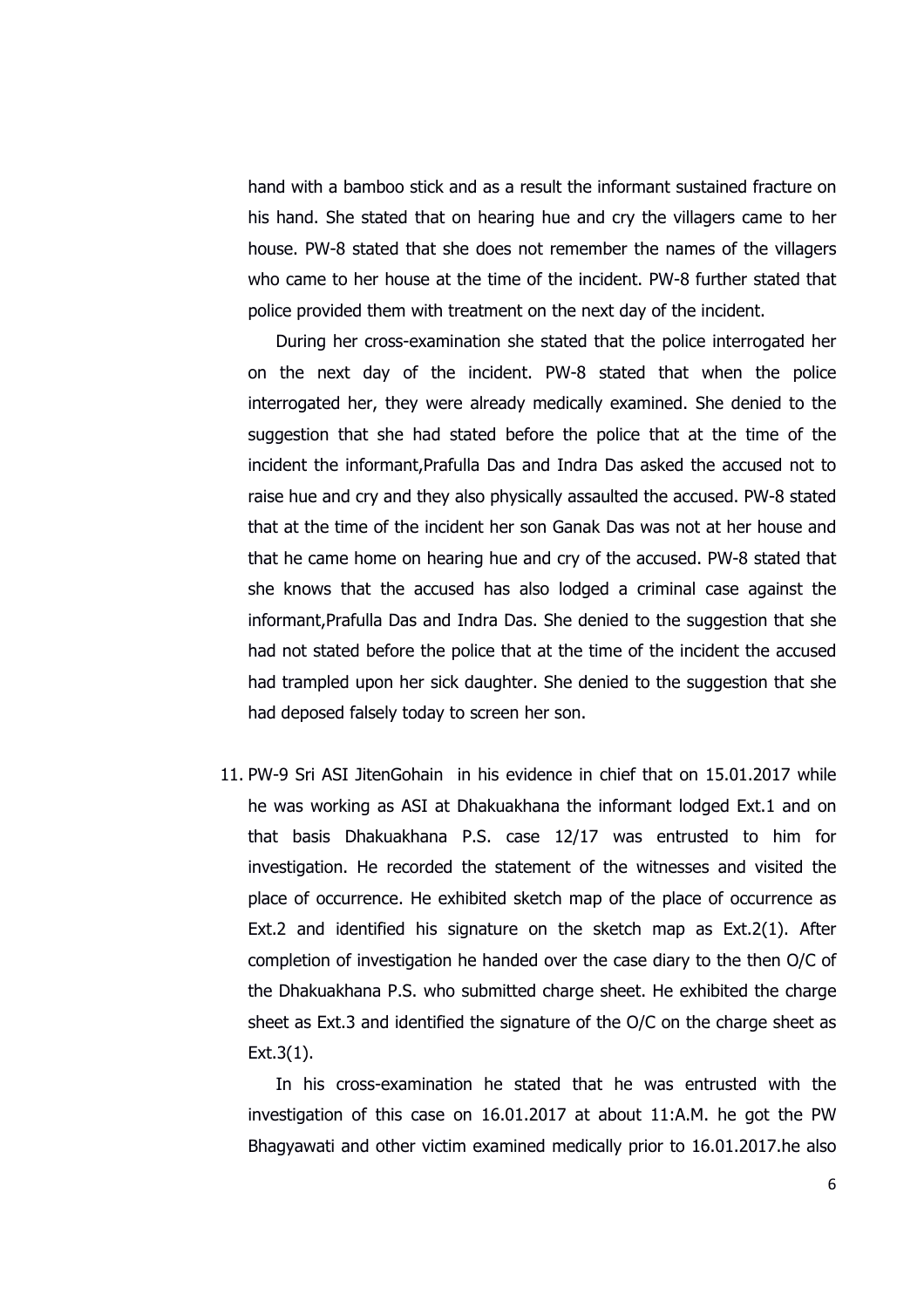stated that during investigation he learnt that the accused had also filed a case against the informant of this case and that case was also investigated by him. He stated that in the medical examination reports of the victim the date and time of medical examination is mentioned as 17.01.2017 at 2.45 P.M.

- 12. PW-10 Dr.MonuDoley in his evidence in chief is that on 17.01.2017 he was working as Medical Officer at Dhakuakhaha FRU. PW-10 stated that on that day he did not examined the persons namely Sri Bhibi Das, Ganak Das and Bhugita Das. PW-10 further stated that no any injury report was prepared by him in connection with this case.
- 13. PW-11 Dr.LalitSaikia in his evidence stated that on 17.01.2017, he was working in emergency duty at Dhakuakhana Sub-divisional Civil Hospital. On that day at 2:45 PM he examined Sri Bhibi Das, S/o: Gedha Das Vill: Kachugaon, Dhakuakhana. On his examination he found injury over left eye of size 2.5 cm.x2.5 cm. The injury was simple in nature, caused by blunt weapon. PW-11 also stated that he had bruises over occipital (backside of head) size of injury was 5 cm.x 5 cm. The injury was simple and caused by blunt weapon. PW-11 stated that on the same day he also examined Sri Ganak Das, age-14 years. On examination PW-11 found one bruises over right palm size 5 cm x 5 cm. The injury was simple and caused by blunt object. Injury two was over occipital region of head of the size 5 cm.x7.5 cm. The said injury was simple in nature and caused by blunt weapon. PW-11 also examined Bhugita Das W/o Sri Bhibi Das on the same day, same time. On his examination he found bruises over right wrist 5 cm.x7.5 cm the injury was simple in nature and caused by blunt weapon. He also stated that he had bruise over left side of head, size of injury are medical injury report of Bhibi Das, Ganak Das and Bhugita Das respectively and Ext-4(1), 5(1) and 6(1) are his signature in it respectively with seal.

During his cross-examination PW-11 stated that the injury sustained by the 3 victims may also be caused by falling over hard substance. He denied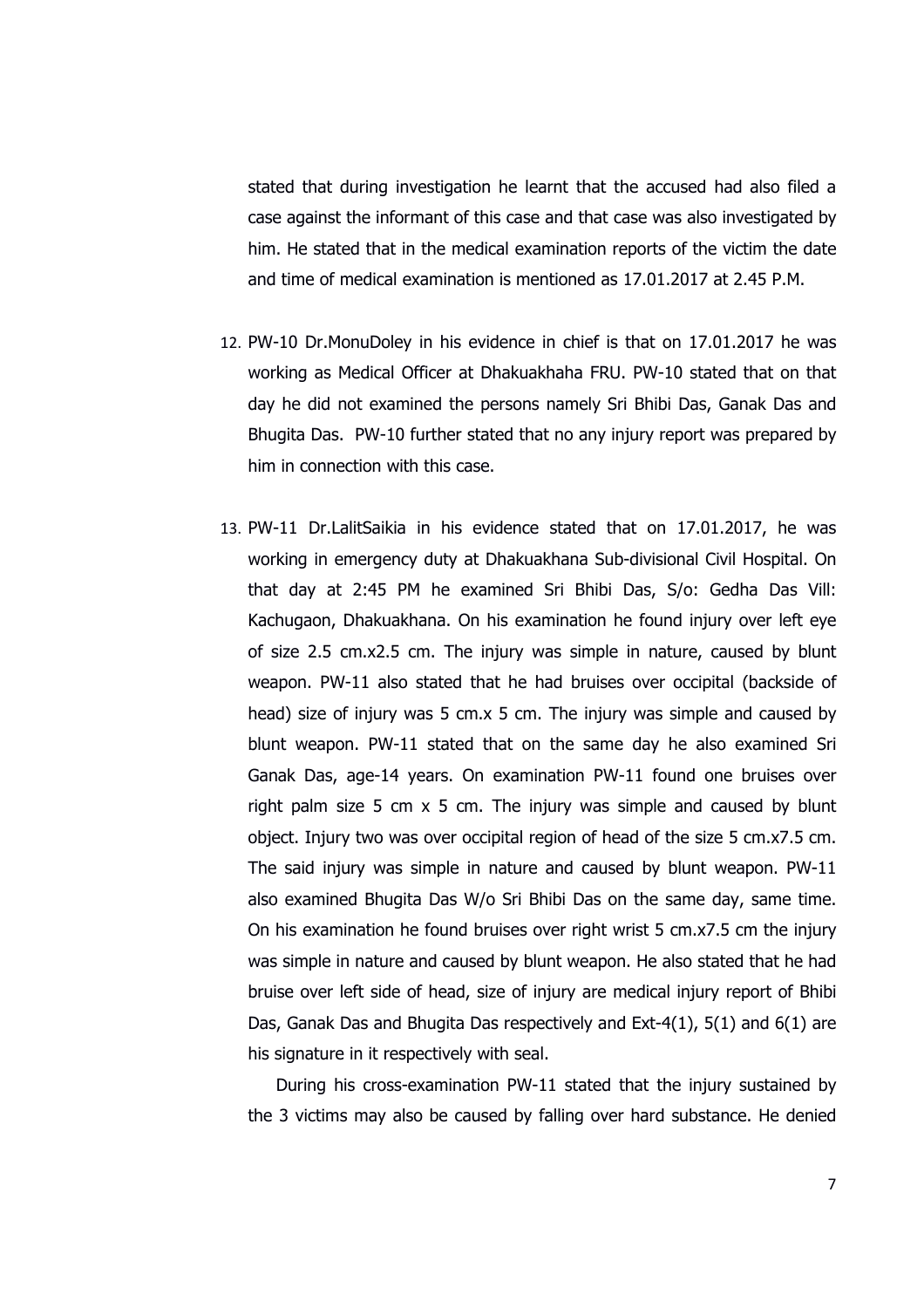to the suggestion that in Ext-4, 5 and 6 he has not mentioned the age of injury.

- 14. Let us now analyse the evidence of the prosecution to come to conclusion of this case. The accused Sri Kushal Das has been alleged to have committed the offence u/s 448/294/427/323 IPC. To substantiate the allegation the prosecution side examined as many as eleven witnesses including the M.O. and the I.O. It has to be seen whether the prosecution has been able to prove the guilt of the accused under the aforementioned sections. In this case the star witnesses are the informant, his father and mother who have been examined as PW1, PW7 and PW8. The witnesses from PW2 to PW6 have not seen the occurrence.
- 15. As can be seen from the evidence of PW1, PW7 and PW8 it is clear that there is no corroboration between them firstly regarding the weapon of offence. PW1 stated that accused assaulted them with a sharp weapon. Whereas PW7 and PW8 stated that informant and Pw8 were assaulted with a bamboo which is blunt. Further PW7 also stated that he was assaulted by the accused with a fist blow.
- 16. Secondly there is contradiction between the aforementioned witnesses regarding the injury sustained by them. PW1 in his evidence stated that he sustained cut injury on his finger, head and wrist. Whereas the PW7 stated that accused attack his son on his hand which contradicts the evidence of PW1. Furthermore the PW8 stated that informant has sustained fracture injury on his hand. But PW1 who is the informant did not mention any fracture on his hand. PW8 further stated that the accused attacked her on her back. So if she was attack on her back she ought to have sustained injury on her back. PW1 stated that PW8 sustained injury on her head and hand which contradicts the evidence of PW8 as she said that she was attack on her back.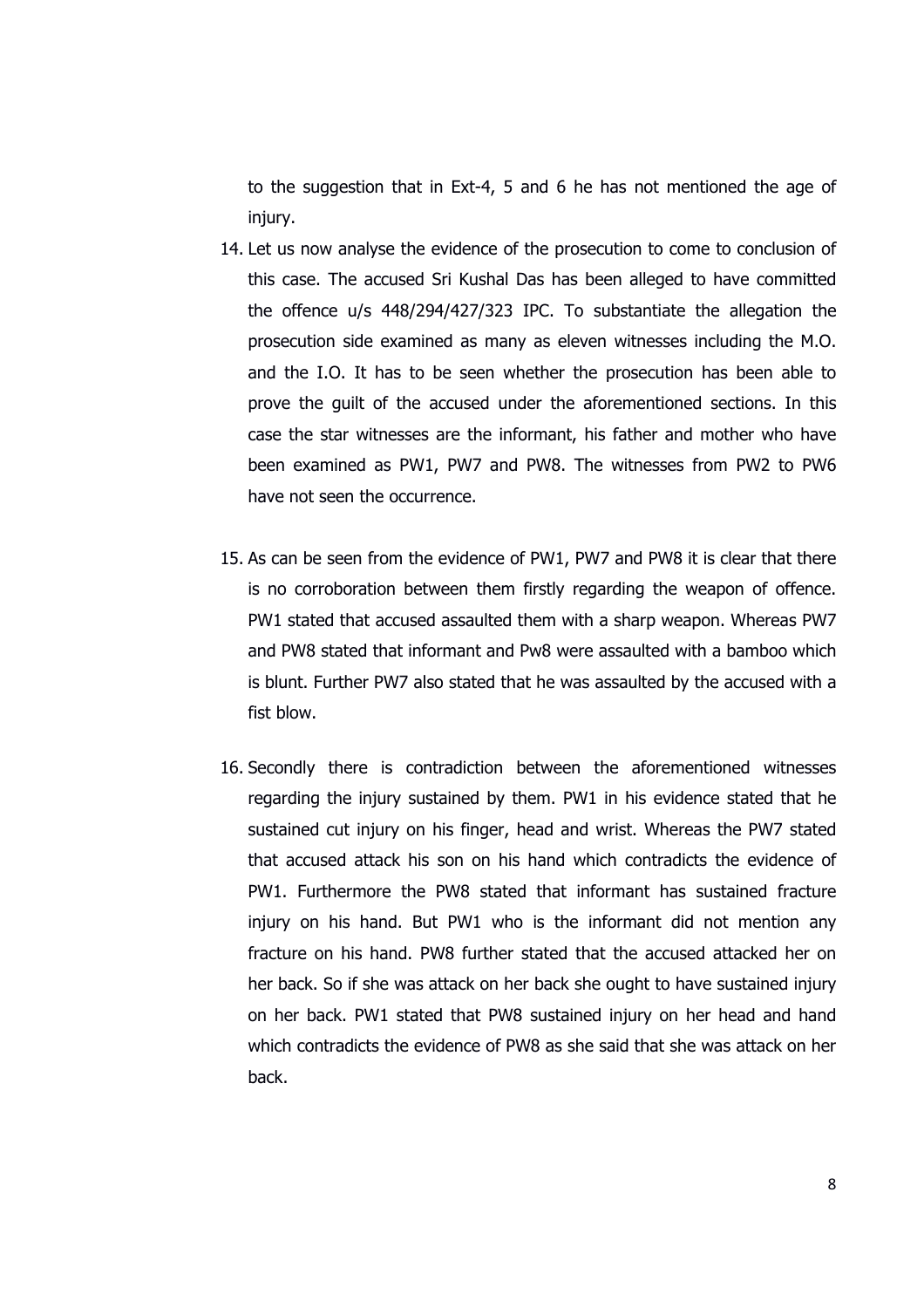17. Thirdly the PW1, PW7 and PW8 in their evidence stated that they were medically examined on the day of incident itself i.e., on 15.01.2017. But perusal of the Ext. 4, 5 and 6 which are the injury report of PW7, PW1 and PW8 reflects that they were examined on 17.01.2017 and the reports were also prepared on 17.01.2017. Further Ext. 5,6& 7 reflects that the injuries were caused by a blunt weapon which contradicts the evidence of the PW1 that they were assaulted by the accused with a sharp weapon. Although the medical reports reflect injuries on the PW1, PW7 and PW8 it cannot be taken into consideration, due to contradiction on the date of examination.

The contradiction between the oral evidence of PW1, PW7 and PW8 regarding the weapon of offence, injury sustained by them and date of medical examination have casted a serious doubt on the truthfulness of the prosecution'sstory regarding allegation of offence under Section 323 I.P.C.From the evidence of I.O. also it has come out that he was entrusted with the investigation of the case on 16.01.2017 and thereafter only he took the injured persons for medical examination. This contradicts the evidence of the PW1, PW7 and PW8 that they were examined on the date of incident.

Regarding the allegation of offence under Section 294/427 IPC the PW1 did not specify as to what obscene word or language was used by the accused which annoyed them. There is not a single whisper in their evidence regarding the allegation of offence Section 427 IPC. PW7 and PW8 too have not whisper a single word regarding the said allegation. Furthermore the PW1, PW7 and PW8 have not laid any evidence to substantiate the allegation of offence under Section 427 IPC. As such it cannot be said that the prosecution has proved the guilt of the accused person for offence u/s 323/294/427 IPC beyond all reasonable doubt.

 But from the evidence of PW1, PW7 and PW8 it is clear that the accused had trespassed into their house which caused annoyance to the informant and his family members. The filing of instant case itself proves that the coming of accused to the house of the informant was not welcome. As per section 442 IPC a person is said to have committed house trespass by entering into or remaining in any building, tent or vessel used as a human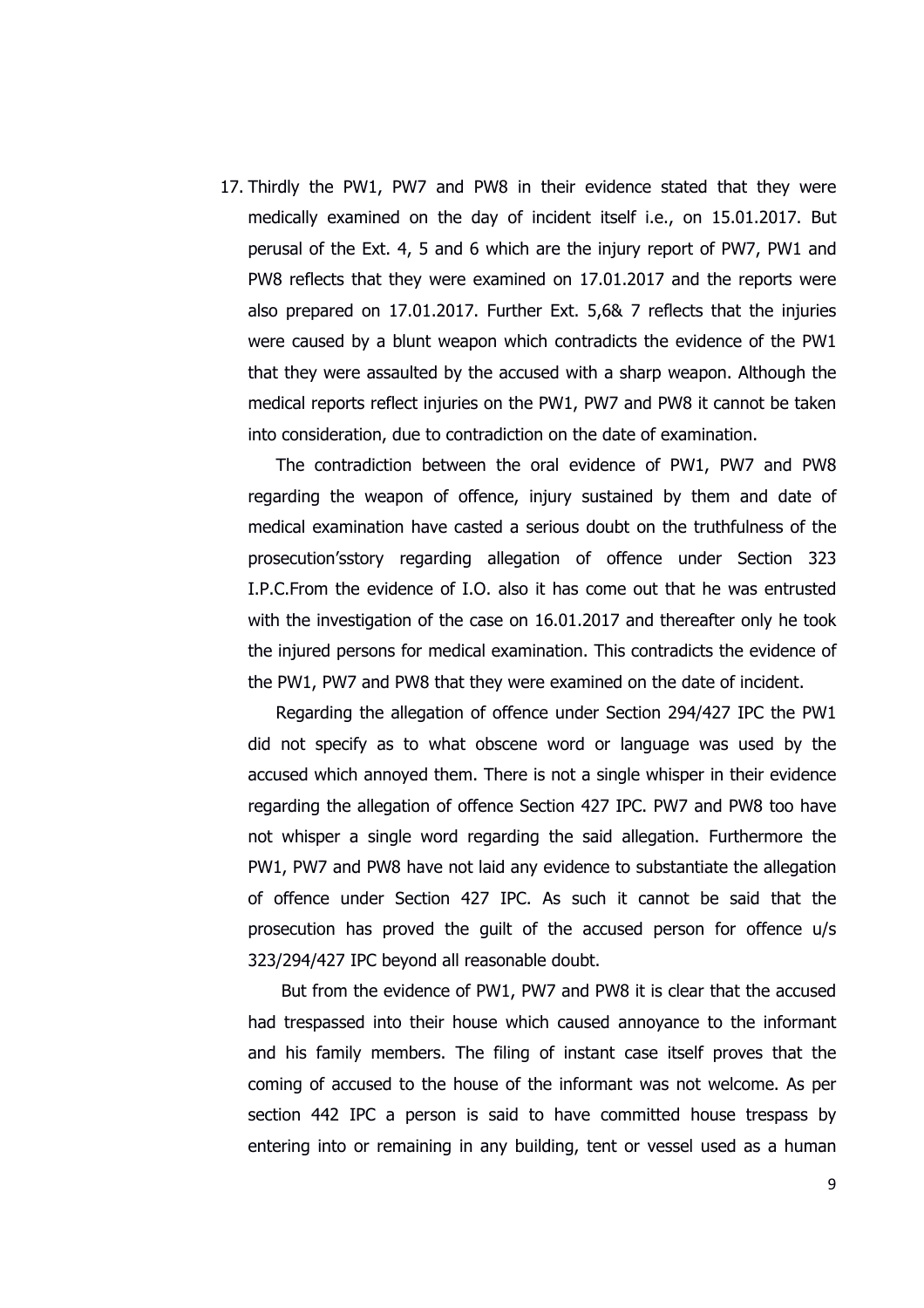dwelling or any building used as a place of worship or as a place for the custody of the property. In the instant case the accused Sri Kushal Das entered into the house of the informant and annoyed them by remaining there. However for the offence to be complete the prosecution must show that the entry of the accused into the house of the informant was with a view to cause annoyance, insult or intimidation. Thus, in other words it is pertinent to establish the mensrea of the accused. In the instant case the statements of PW1, PW7 and PW8 before the I.O. and their evidence before this Court are contradictory. After considering the entire evidence on record I am of the view that the prosecution has failed to prove the allegation of offence u/s 448/294/323/427 IPC beyond all reasonable doubt against the accused Sri Kushal Das. As such the accused Sri Kushal Das is given benefit of doubt and acquitted of offence charged u/s 448/294/323/427 IPC. He is set at liberty forthwith.

- 18. Bail bond furnished on behalf of accused person shall remain in force for further period of six months from today as per provision of Section 437-A Cr.P.C.
- 19. The judgment is delivered and pronounced in open Court in the presence of both sides and is given under my hand and seal of this Court this  $12<sup>th</sup>$  dav of February 2010 at Dhakuakhana, Lakhimpur.

# **Sub-Divisional Judicial Magistrate (M) Dhakuakhana, Lakhimpur**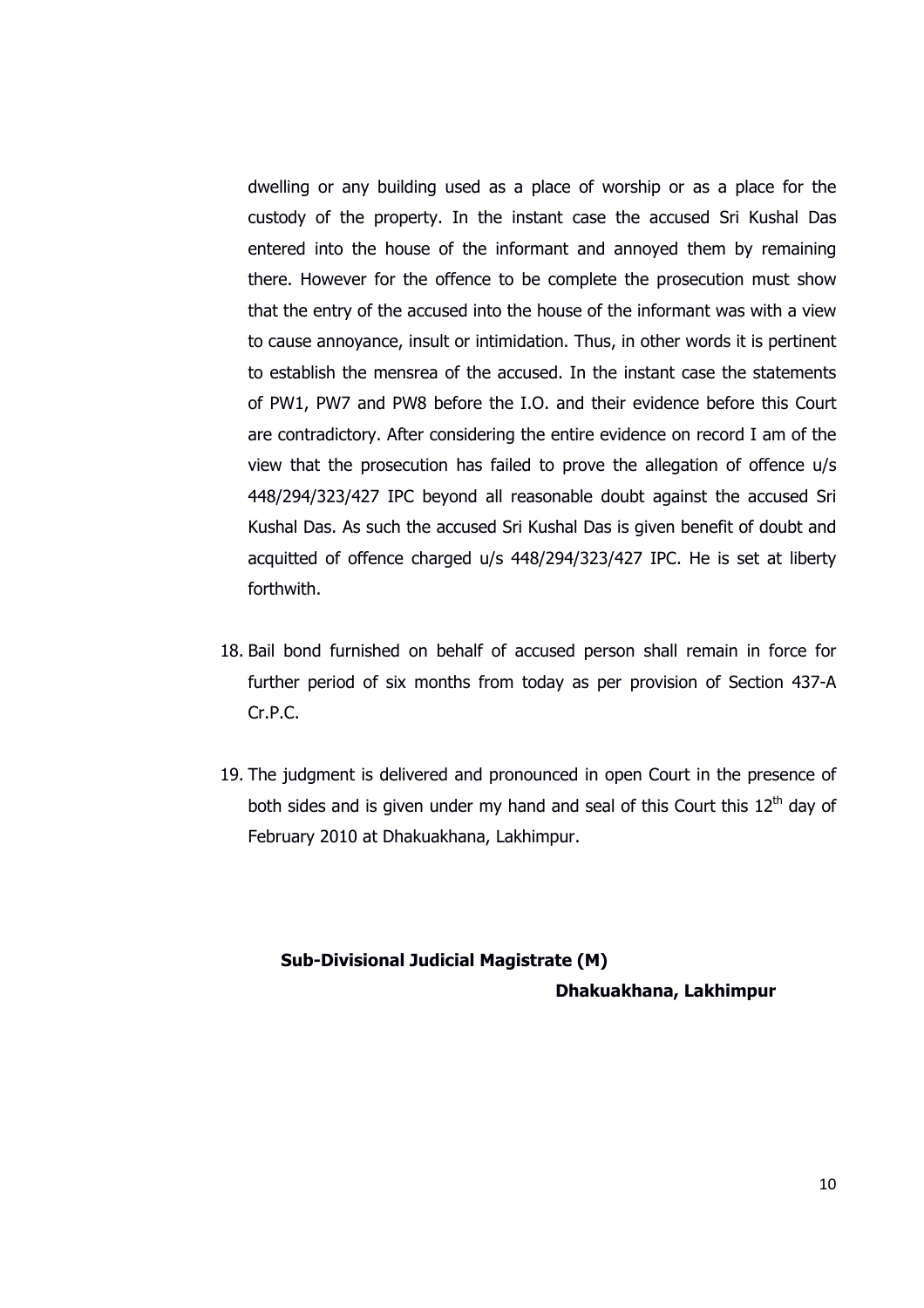## **APPENDIX**

- **A.** Prosecution witness
- PW1- Sri.Ganak Das.
- PW2- Smt. Mina Gogoi Das.
- PW3- Smt. Bhagyawati Das.
- PW4- Sri.Biswa Das.
- PW5- Smt. Rina Das.
- PW6- SmtAparupa Das.
- PW7- Sri.Bhibhi Das.
- PW8- Smt. Bhagita Das.
- PW9- ASI Sri.JitenGohain.
- PW10- Dr.MonuDoley.
- PW11- Dr.LalitSaikia.
- **B.** Defence Witness & Exhibits Nil
- **C.** Prosecution's Exhibits
- 1. Ejahar.
- 2. Sketch-Map.
- 3. Charge-Sheet.
- 4. Medical Report.
- 5. Medical Report.
- 6. Medical Report.
- **D.** Court's Exhibit

### Nil

**E.** Defence exhibit

### None

**F.** Defence Witness

None